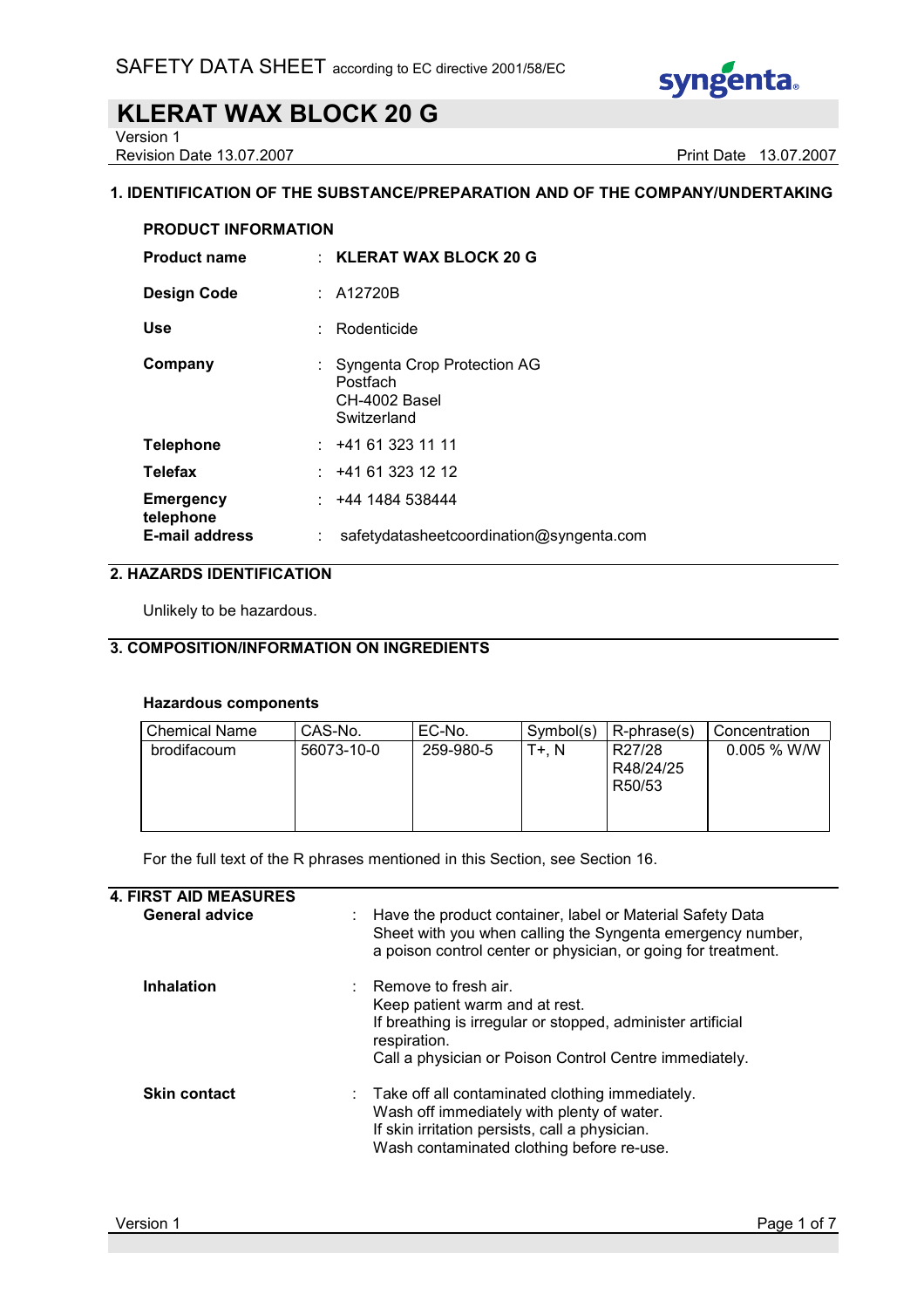

| Version 1<br>Revision Date 13.07.2007 | Print Date 13.07.2007                                                                                                                                                                                                                                                                                                                                                                                                                                                                                                                                                                                                                                                                                                                                                                                                                                                                                                                                                                                                                                                                                                                                                                |
|---------------------------------------|--------------------------------------------------------------------------------------------------------------------------------------------------------------------------------------------------------------------------------------------------------------------------------------------------------------------------------------------------------------------------------------------------------------------------------------------------------------------------------------------------------------------------------------------------------------------------------------------------------------------------------------------------------------------------------------------------------------------------------------------------------------------------------------------------------------------------------------------------------------------------------------------------------------------------------------------------------------------------------------------------------------------------------------------------------------------------------------------------------------------------------------------------------------------------------------|
| Eye contact                           | Rinse immediately with plenty of water, also under the eyelids,<br>for at least 15 minutes.<br>Remove contact lenses.<br>Immediate medical attention is required.                                                                                                                                                                                                                                                                                                                                                                                                                                                                                                                                                                                                                                                                                                                                                                                                                                                                                                                                                                                                                    |
| Ingestion                             | Take victim immediately to hospital.<br>Do NOT induce vomiting.                                                                                                                                                                                                                                                                                                                                                                                                                                                                                                                                                                                                                                                                                                                                                                                                                                                                                                                                                                                                                                                                                                                      |
| <b>Symptoms</b>                       | Symptoms of poisoning are typical of anticoagulants. In severe<br>cases there may be bruising, haematomas of the joints, blood<br>in the faeces and urine                                                                                                                                                                                                                                                                                                                                                                                                                                                                                                                                                                                                                                                                                                                                                                                                                                                                                                                                                                                                                            |
| <b>Medical advice</b>                 | This product contains anticoagulants with an effect similar to<br>warfarin in that they act by interfering with the synthesis of<br>prothrombin.<br>The specific measure of effect is the prothrombin time. Note<br>this may not become prolonged until 12-18 hours after<br>ingestion.<br>The specific antidote is vitamin K1 (Phytomenandione)<br>Antidote must be administered under medical supervision.<br>Initially, antidote should be given by injection (10-20mg, or<br>0.25mg/kg for children, by slow intravenous infusion at a rate<br>not exceeding 1mg/minute. In severe cases the use of fresh<br>frozen plasma may be required).<br>Maintenance treatment is given orally (40mg/day in divided<br>doses for adults; up to 20mg/day in divided doses for children)<br>The prothrombin time and the haemoglobin should be<br>monitored. Patients should be kept under medical supervision<br>until the prothrombin time has been normal for 3 consecutive<br>days.<br>Oral treatment may need continuing for several months<br>(20mg/day in divided doses for adults and up to 20mg/day in<br>divided doses for children). (For animal cases the dose is 2-<br>5mg/kg) |

## 5. FIRE-FIGHTING MEASURES

| <b>Suitable extinguishing</b><br>media                                      | Extinguishing media - small fires<br>Use water spray, alcohol-resistant foam, dry chemical or<br>carbon dioxide.<br>Extinguishing media - large fires<br>Alcohol-resistant foam<br>or<br>Water spray                                      |
|-----------------------------------------------------------------------------|-------------------------------------------------------------------------------------------------------------------------------------------------------------------------------------------------------------------------------------------|
| <b>Extinguishing media</b><br>which shall not be used<br>for safety reasons | Do not use a solid water stream as it may scatter and spread<br>fire.                                                                                                                                                                     |
| <b>Specific hazards during</b><br>fire fighting                             | As the product contains combustible organic components, fire<br>÷.<br>will produce dense black smoke containing hazardous products<br>of combustion (see section 10).<br>Exposure to decomposition products may be a hazard to<br>health. |
| Version 1                                                                   | Page 2 of 7                                                                                                                                                                                                                               |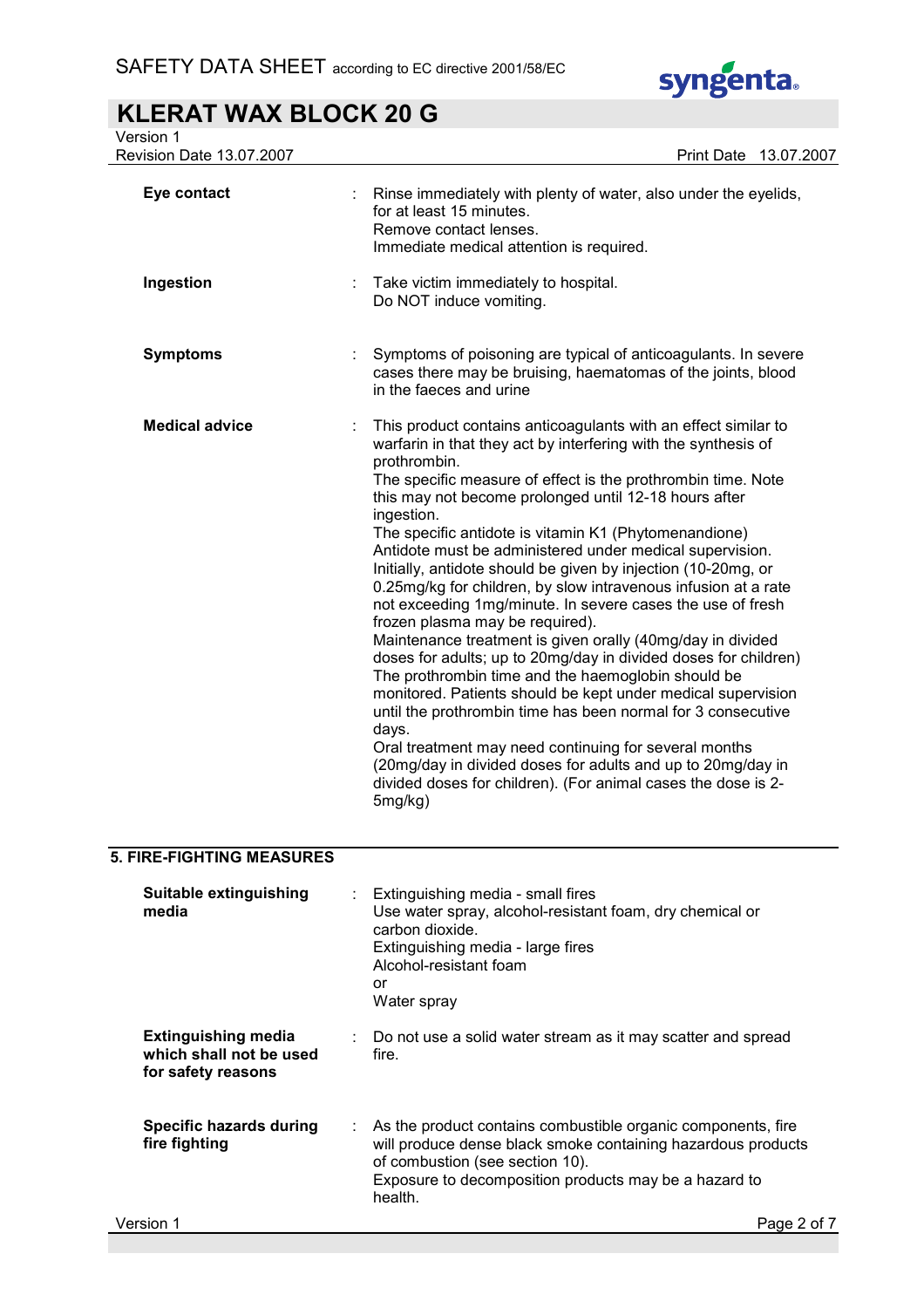

Version 1

Revision Date 13.07.2007 **Print Date 13.07.2007** 

| <b>Special protective</b><br>equipment for fire-<br>fighters | ٠ | Wear full protective clothing and self-contained breathing<br>apparatus.                                                                 |
|--------------------------------------------------------------|---|------------------------------------------------------------------------------------------------------------------------------------------|
| <b>Further information</b>                                   |   | Do not allow run-off from fire fighting to enter drains or water<br>courses.<br>Cool closed containers exposed to fire with water spray. |

## 6. ACCIDENTAL RELEASE MEASURES

| <b>Personal precautions</b>         | $\therefore$ Refer to protective measures listed in sections 7 and 8.<br>Avoid dust formation.                                                                                                                                                                                                                |
|-------------------------------------|---------------------------------------------------------------------------------------------------------------------------------------------------------------------------------------------------------------------------------------------------------------------------------------------------------------|
| <b>Environmental</b><br>precautions | Do not flush into surface water or sanitary sewer system.                                                                                                                                                                                                                                                     |
| Methods for cleaning up             | : Contain spillage, pick up with an electrically protected vacuum<br>cleaner or by wet-brushing and transfer to a container for<br>disposal according to local regulations (see section 13).<br>Do not create a powder cloud by using a brush or compressed<br>air.<br>Clean contaminated surface thoroughly. |
| <b>Additional advice</b>            | If the product contaminates rivers and lakes or drains inform<br>respective authorities.                                                                                                                                                                                                                      |

#### 7. HANDLING AND STORAGE

#### HANDLING

| Advice on safe handling | : No special protective measures against fire required.<br>Avoid contact with skin and eyes. |
|-------------------------|----------------------------------------------------------------------------------------------|
|                         | When using, do not eat, drink or smoke.<br>For personal protection see section 8.            |

#### **STORAGE**

| <b>Requirements for storage</b><br>areas and containers | No special storage conditions required.<br>Keep containers tightly closed in a dry, cool and well-ventilated<br>place.<br>Keep out of the reach of children.<br>Keep away from food, drink and animal feedingstuffs. |
|---------------------------------------------------------|----------------------------------------------------------------------------------------------------------------------------------------------------------------------------------------------------------------------|
| Other data                                              | Physically and chemically stable for at least 2 years when<br>stored in the original unopened sales container at ambient<br>temperatures.                                                                            |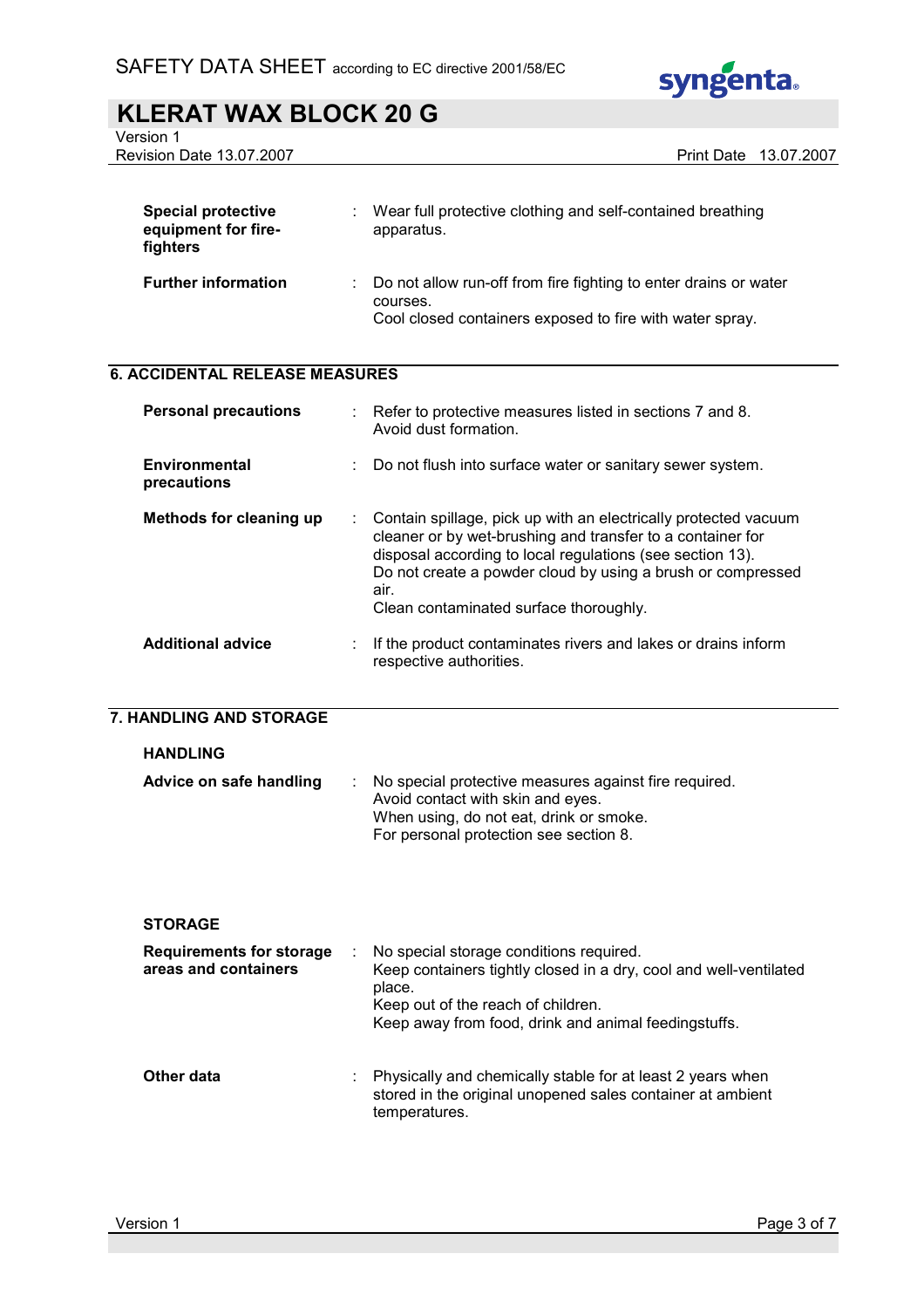

Version 1

Revision Date 13.07.2007 **Print Date 13.07.2007** 

### 8. EXPOSURE CONTROLS / PERSONAL PROTECTION

#### Components with workplace control parameters

| Components  | Exposure limit(s) | Value type | Source          |
|-------------|-------------------|------------|-----------------|
| brodifacoum | $0.002$ mg/m3     | 8 h TWA    | <b>SYNGENTA</b> |

#### ENGINEERING MEASURES

 Containment and/or segregation is the most reliable technical protection measure if exposure cannot be eliminated.

The extent of these protection measures depends on the actual risks in use.

If airborne dust is generated, use local exhaust ventilation controls.

 Assess exposure and use any additional measures to keep airborne levels below any relevant exposure limit.

Where necessary, seek additional occupational hygiene advice.

#### PERSONAL PROTECTIVE EQUIPMENT

| <b>Protective measures</b>    |   | : The use of technical measures should always have priority<br>over the use of personal protective equipment.<br>When selecting personal protective equipment, seek<br>appropriate professional advice.<br>Personal protective equipment should be certified to<br>appropriate standards. |
|-------------------------------|---|-------------------------------------------------------------------------------------------------------------------------------------------------------------------------------------------------------------------------------------------------------------------------------------------|
| <b>Respiratory protection</b> | ÷ | No personal respiratory protective equipment normally<br>required.<br>A particulate filter respirator may be necessary until effective<br>technical measures are installed.                                                                                                               |
| <b>Hand protection</b>        |   | Chemical resistant gloves are not usually required.<br>Select gloves based on the physical job requirements.                                                                                                                                                                              |
| Eye protection                |   | Eye protection is not usually required.<br>Follow any site specific eye protection policies.                                                                                                                                                                                              |
| Skin and body protection      | ÷ | No special protective equipment required.<br>Select skin and body protection based on the physical job<br>requirements.                                                                                                                                                                   |

### 9. PHYSICAL AND CHEMICAL PROPERTIES

| Form<br>Colour<br><b>Flash point</b>           | : solid<br>$:$ dark blue<br>: $>61^{\circ}$ C |
|------------------------------------------------|-----------------------------------------------|
| <b>Density</b><br>Solubility in other solvents | : $1.2$ g/cm3<br>$:$ not soluble<br>in Water  |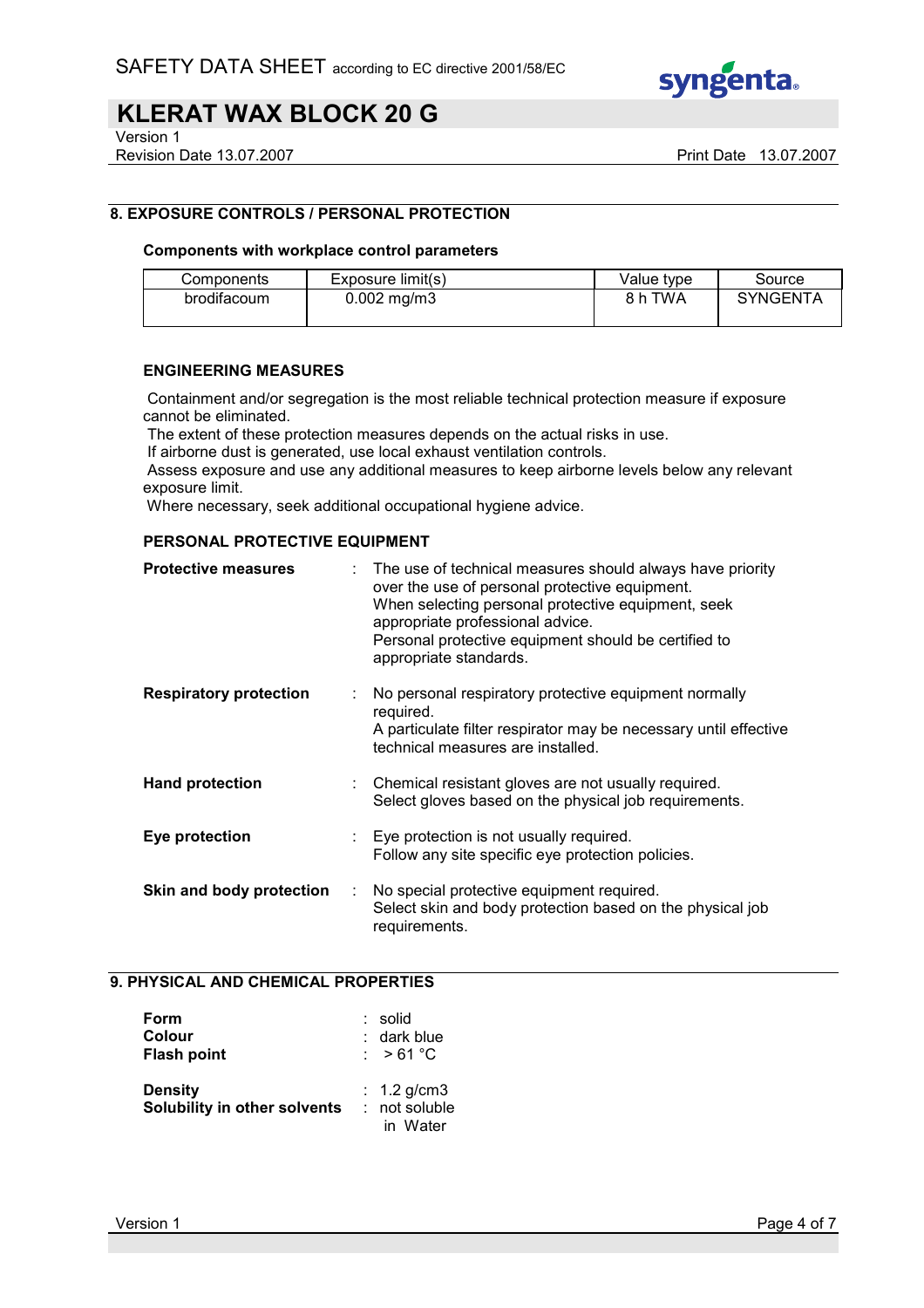

Version 1

Revision Date 13.07.2007 **Print Date 13.07.2007** 

## 10. STABILITY AND REACTIVITY

| <b>Hazardous decomposition</b><br>products | : Combustion or thermal decomposition will evolve toxic and<br>irritant vapors.              |
|--------------------------------------------|----------------------------------------------------------------------------------------------|
| <b>Hazardous reactions</b>                 | : None known.<br>Hazardous polymerization does not occur.<br>Stable under normal conditions. |

#### 11. TOXICOLOGICAL INFORMATION

| <b>Acute oral toxicity</b>   | t in                     | male and female Rat, $>$ 5,000 mg/kg<br>Derived from components.                                                                     |
|------------------------------|--------------------------|--------------------------------------------------------------------------------------------------------------------------------------|
| <b>Acute dermal toxicity</b> | $\mathcal{L}_{\rm{max}}$ | male Rat, $> 5,000$ mg/kg<br>Derived from components.                                                                                |
| <b>Skin irritation</b>       |                          | : Rabbit: Non-Irritating<br>Derived from components.                                                                                 |
| Eye irritation               |                          | : Rabbit: Non-Irritating<br>Derived from components.                                                                                 |
| Long term toxicity           |                          | Did not show carcinogenic, teratogenic or mutagenic effects in<br>animal experiments.                                                |
|                              |                          | Excessive exposure slows blood clotting time and can cause<br>bleeding, shock and death.<br>This information applies to brodifacoum. |

#### 12. ECOLOGICAL INFORMATION

| <b>Bioaccumulation</b>                                | ELIMINATION INFORMATION (PERSISTENCE AND DEGRADABILITY)<br>Brodifacoum has high potential to bioaccumulate. |
|-------------------------------------------------------|-------------------------------------------------------------------------------------------------------------|
| <b>Stability in water</b>                             | Brodifacoum is persistent in water.                                                                         |
| <b>Stability in soil</b>                              | : Brodifacoum is persistent in soil.                                                                        |
| <b>Mobility</b>                                       | Brodifacoum has low mobility in soil.                                                                       |
| <b>ECOTOXICITY EFFECTS</b><br><b>Toxicity to fish</b> | Oncorhynchus mykiss (rainbow trout), > 100 mg/l, 96 h<br>Derived from components.                           |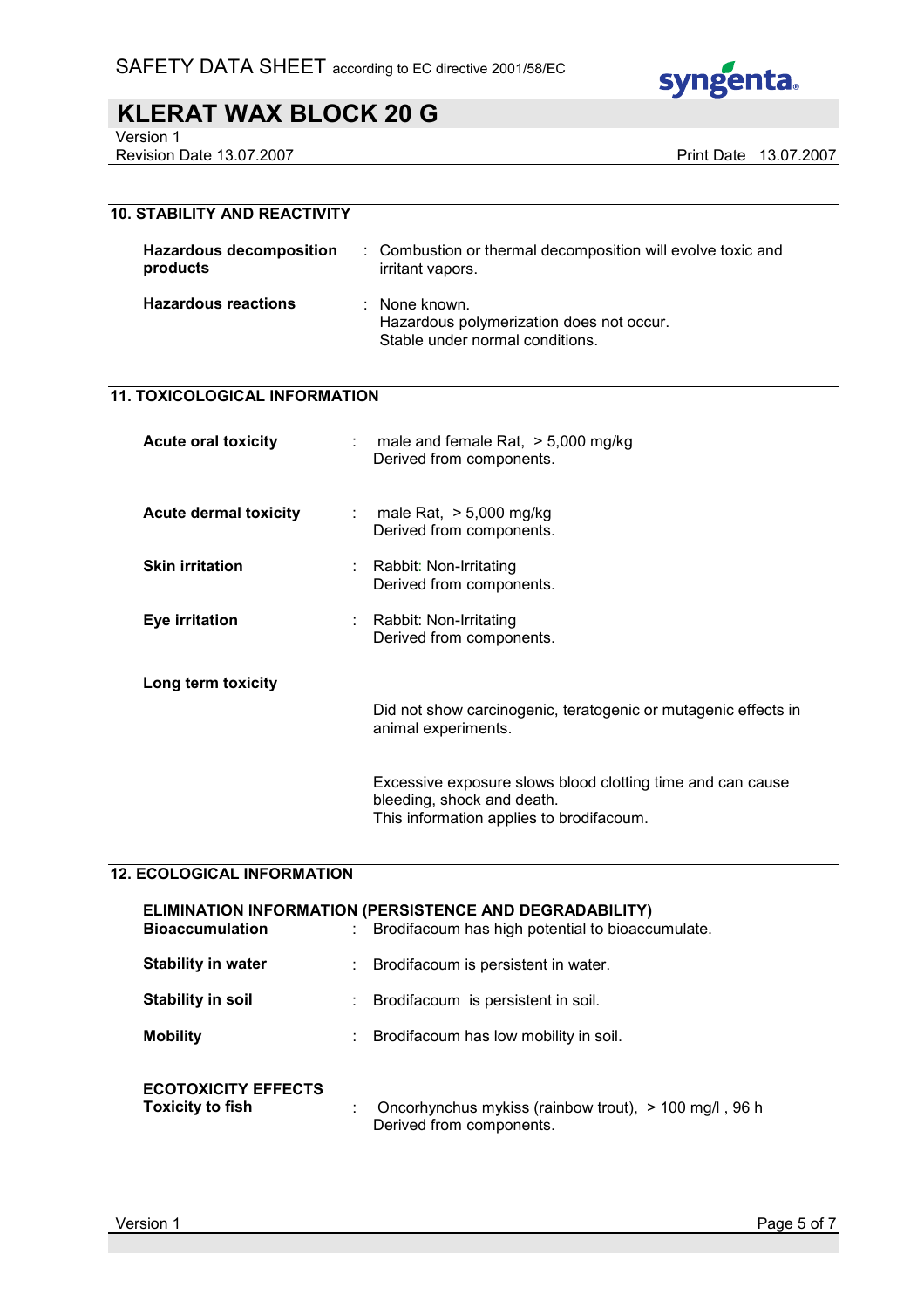

Version 1 Revision Date 13.07.2007 **Print Date 13.07.2007** 

| <b>Toxicity to aquatic</b><br>invertebrates | ÷ | Daphnia magna (Water flea), > 100 mg/l, 48 h<br>Derived from components.                                                                                                                                                                                                                   |
|---------------------------------------------|---|--------------------------------------------------------------------------------------------------------------------------------------------------------------------------------------------------------------------------------------------------------------------------------------------|
| <b>13. DISPOSAL CONSIDERATIONS</b>          |   |                                                                                                                                                                                                                                                                                            |
| <b>Product</b>                              |   | Do not contaminate ponds, waterways or ditches with chemical<br>or used container.<br>Do not dispose of waste into sewer.<br>Where possible recycling is preferred to disposal or<br>incineration.<br>If recycling is not practicable, dispose of in compliance with<br>local regulations. |
| Contaminated packaging                      | ÷ | Empty remaining contents.                                                                                                                                                                                                                                                                  |

## Triple rinse containers. Empty containers should be taken for local recycling or waste disposal. Do not re-use empty containers.

## 14. TRANSPORT INFORMATION

| <b>Land transport</b> |                     |
|-----------------------|---------------------|
| ADR/RID:              |                     |
| Regulation:           | Not dangerous goods |
|                       |                     |
| Sea transport         |                     |
| IMDG:                 |                     |
| Regulation:           | Not dangerous goods |
|                       |                     |
|                       |                     |
| Air transport         |                     |

| <i><b>IATA-DGR</b></i> |                     |
|------------------------|---------------------|
| Regulation:            | Not dangerous goods |